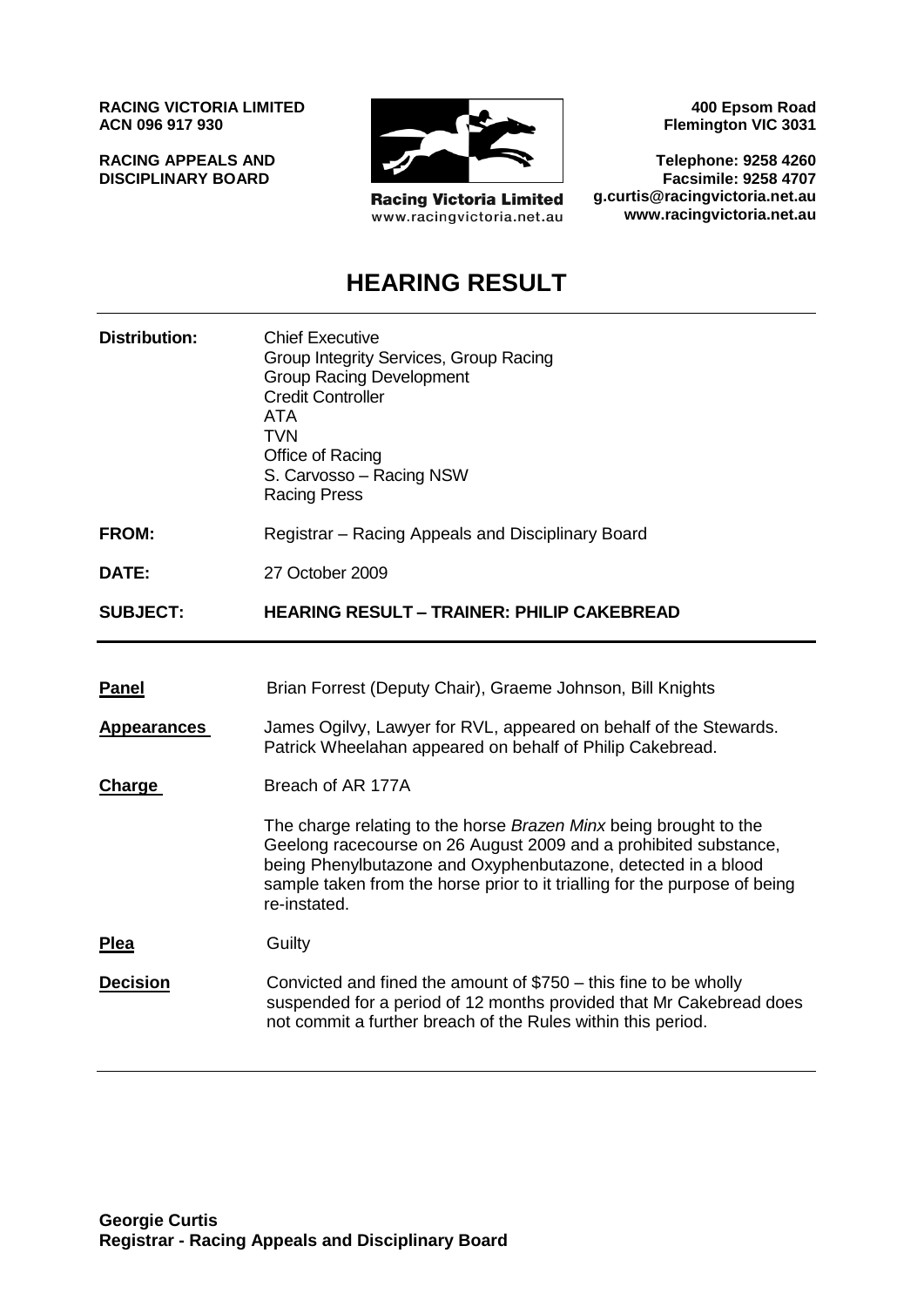# **TRANSCRIPT OF**

## **PROCEEDINGS**

**RACING APPEALS AND DISCIPLINARY BOARD**

\_\_\_\_\_\_\_\_\_\_\_\_\_\_\_\_\_\_\_\_\_\_\_\_\_\_\_\_\_\_\_\_\_\_\_\_\_\_\_\_\_\_\_\_\_\_\_\_\_\_\_\_\_\_\_\_\_\_\_\_\_\_\_

**MR B. FORREST, Deputy Chairman MR G. JOHNSON MR B. KNIGHTS**

#### **EXTRACT OF PROCEEDINGS**

**DECISION** 

**TRAINER: PHILIP CAKEBREAD**

**MELBOURNE**

**TUESDAY, 27 OCTOBER 2009**

MR J. OGILVY appeared on behalf of the Stewards

MR P. WHEELAHAN appeared on behalf of Mr P. Cakebread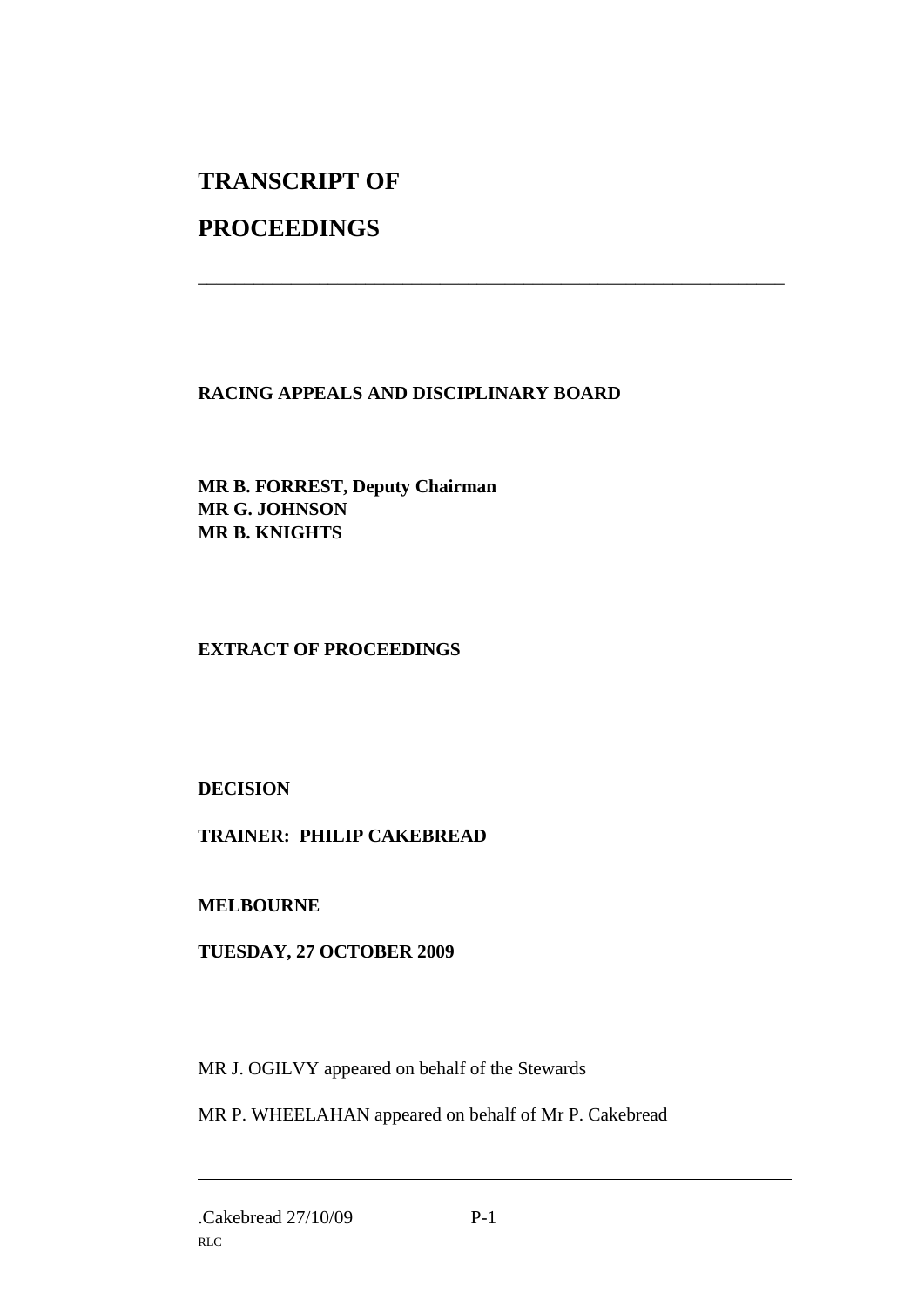DEPUTY CHAIRMAN: Licensed trainer Mr Philip Cakebread has pleaded guilty to a breach of AR.177A which reads:

*When a horse is brought to a racecourse or recognised training track to engage in either an official trial, or a jump-out, or any other test for the purpose of obtaining a permit to start in a race (whether after suspension or otherwise) and a prohibited substance is detected in any sample taken from it prior to or following such engagement, the trainer and any other person who was in charge of the horse at any relevant time may be penalised.*

The undisputed facts are as follows: a prohibited substance, phenylbutazone and oxyphenylbutazone, was detected in the blood sample taken from the horse, Brazen Minx, trained by Mr Cakebread on 26 August 2009 at Geelong racecourse prior to trialling. Brazen Minx, in its one prior race start at Kilmore on 11 August 2009 raced erratically, in that it hung out badly and finished a long last. As a consequence, stewards ordered that the horse must trial to their satisfaction before being permitted to race again, hence the trial on 26 August.

After the Kilmore race, Mr Cakebread discovered that the horse had a lacerated mouth as its tongue had got over the bit. He treated the laceration with phenylbutazone, commonly known as bute, an anti-inflammatory and analgesic agent widely used in the treatment of horses. Mr Cakebread estimated that he treated the horse on three or four occasions with bute paste, each time by oral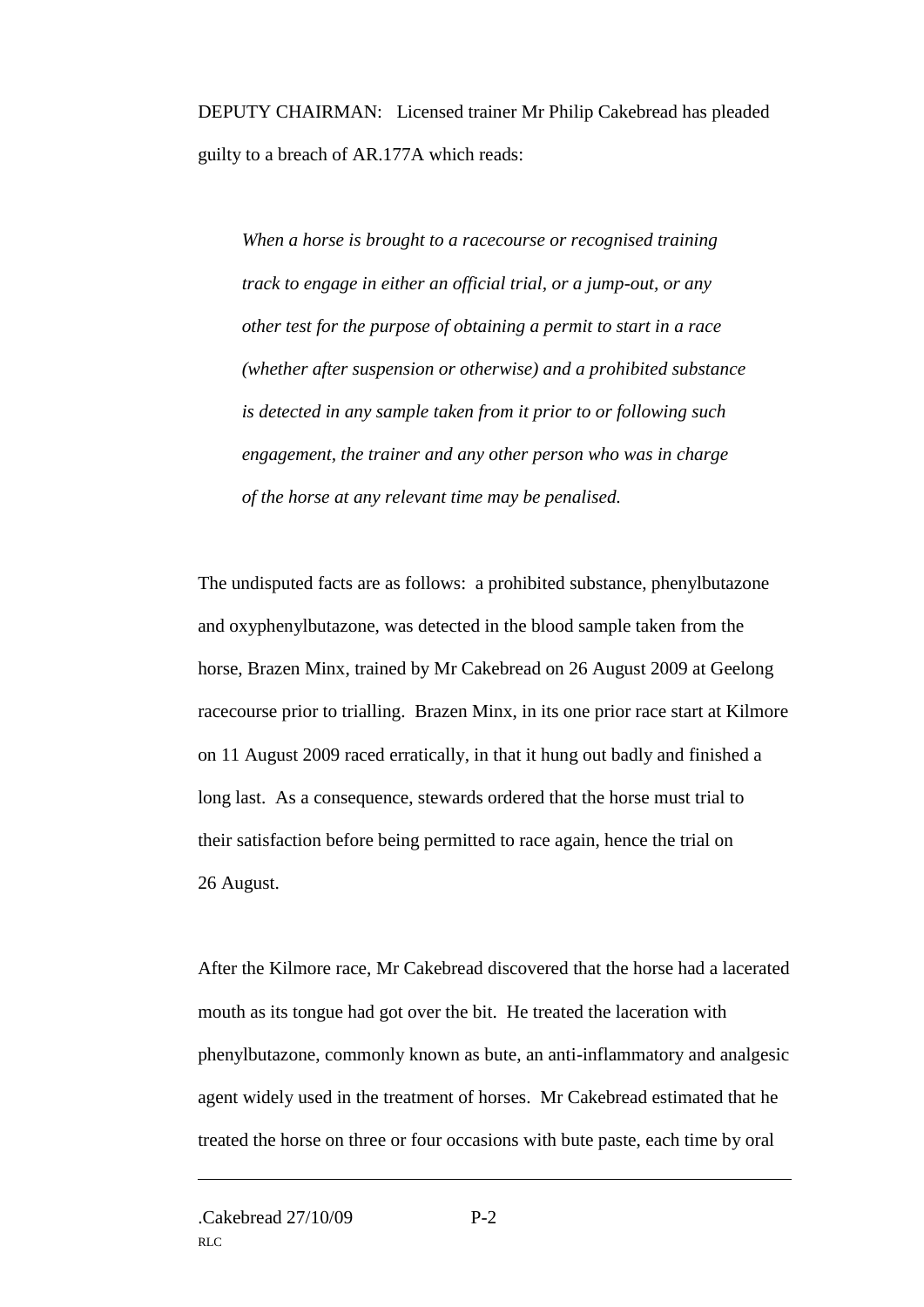administration. According to veterinary advice, the result was consistent with the last treatment, probably within 72 hours of trialling. Mr Cakebread was unsure of the date of the last administration as he did not keep a record of the dates of administration.

Mr Cakebread's training business is a small-scale hands-on operation. In the Board's view, there was no sinister motive in Mr Cakebread's action of treating a race-day injury with an anti-inflammatory and analgesic substance. His error was to fail to ensure that the retention period of the drug in the horse's system had passed by prematurely arranging for it to trial. The Board is prepared to accept that this was a mistake on Mr Cakebread's part and not deliberate. In saying that, the Board is also mindful of the trainer's responsibility in ensuring horses are free of prohibited substances when presented for trialling.

The Board has considered the submissions made by Mr Ogilvy and Mr Wheelahan on Mr Cakebread's behalf. On the scale of drug-related offences, the Board agrees with the observations of counsel that this is at the low end of the scale.

Having regard to the guilty plea, Mr Cakebread's cooperation with stewards, his good record, the nature and circumstances of the offence and his personal circumstances as outlined by Mr Wheelahan, the Board thinks the appropriate penalty in this case is to impose a fine of \$750, wholly suspended for a period of 12 months from today's date, provided there is within that time no relevant